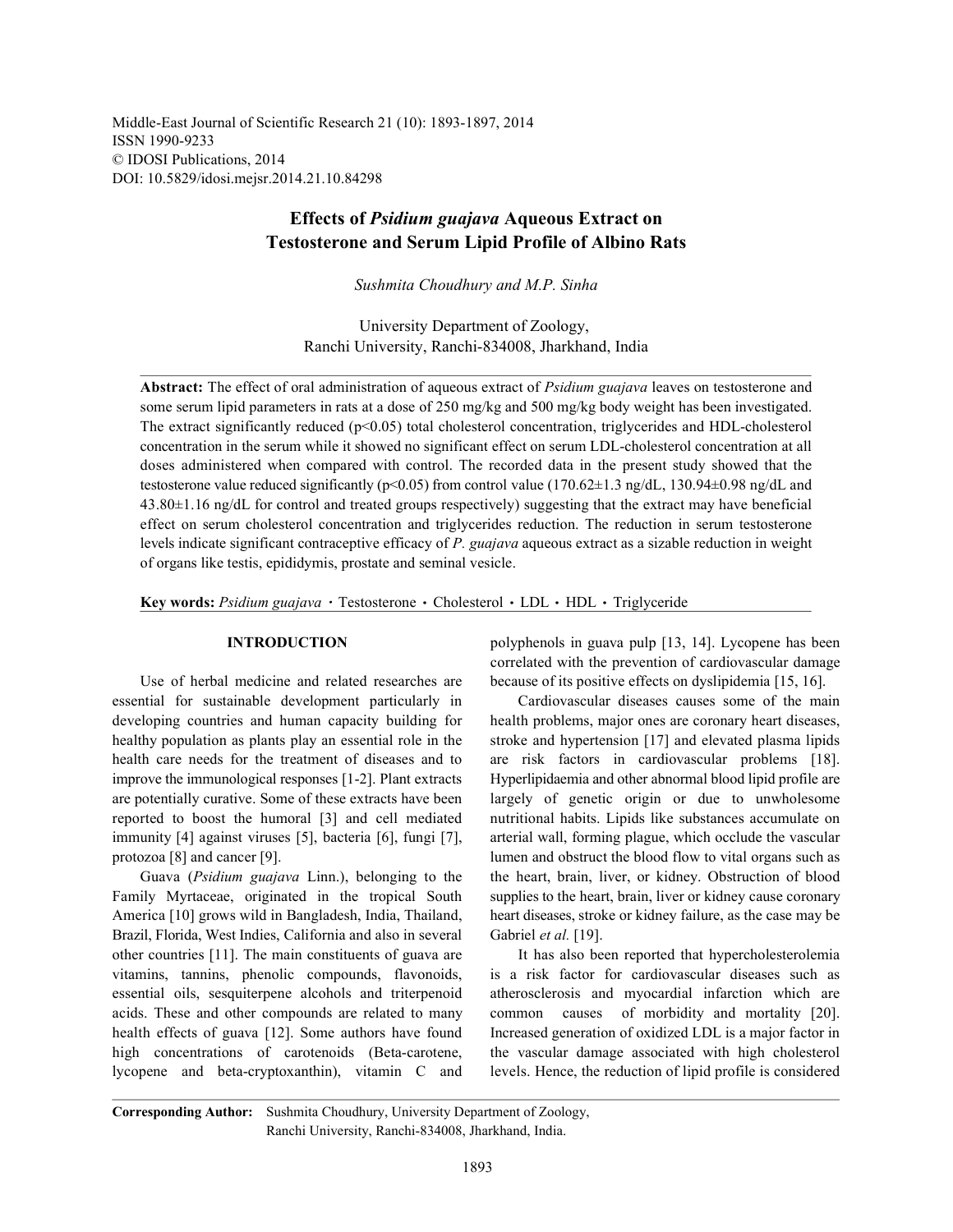been made to identity the lipid lowering effect of various concentrated in rotary flash evaporator and maintained at medicinal plants [21]. The prevention of oxidation of low 45°C the percentage yield of each extract were calculated density lipoprotein cholesterol by the antioxidant and the dried extracts were stored in air tight containers at compounds like poly phenolics and flavonoids is also room temperature for further studies. important in the prevention of cardiovascular diseases and these phytochemicals are present in plants and plant **Animals:** Male Albino rats (175-200 g) were used in the products which are helpful in treating various other study. They were maintained under standard laboratory diseases [22-26]. conditions at ambient temperature of  $25\pm2\degree$ C and  $50\pm15\%$ 

is an urgent need for development of alternative Animals were fed with a commercial pellet diet and water contraceptive methods. Among men herbal contraceptive *ad libitum*. The experiments were performed after prior help in interfering with the natural production of sperms approval of the study protocol by the institutional [27]. Male reproduction is a complex process that animal ethics committee of Ranchi University, involves the testes, epididymis, accessory sex glands Ranchi (Proceeding no. 46, page no.137). and associated hormones. Testes perform two highly organized and intricate functions, called spermatogenesis **Experimental design:** The animals were randomly and steroidogenesis, which are crucial for the assigned into three groups of six rats each as follows: perpetuation of life. Spermatogenesis, a highly dynamic and synchronized process, takes place within the • Group 1: Received 1mL of distilled water orally seminiferous tubules of the testis with the support of  $\bullet$  Group 2: Received 250 mg/kg body weight of somatic sertoli cells, leading to the formation of *P. guajava* orally. mature spermatozoa from undifferentiated stem cells [28]. • Group 3: Received 500 mg/kg body weight of The interstitial compartment, which comprises Leydig *P. guajava* orally. cells, is the site of steroidogenesis in the testis [29]. With herbal contraception getting its acceptance, **Sample Collection:** By the end of each experimental this field needs to be explored more. Various plants and period, the rats were reweighed, starved for 24 hours and plant products reported to have antifertility properties sacrificed under chloroform anesthesia. 5 mL of blood was [30]. Despite of several studies on the different collected from each animal by cardiac puncture using pharmacological activities of *P. guajava*, not much sterile needle and syringe. Part of the blood sample was has been investigated on its contraceptive and put into test tubes and allowed to clot for 30 minutes anti-hypercholesterolemic efficacy. Therefore the present before centrifuging at 800g (Wisperfuge, 1384, Samson, study is aimed to investigate the impact of leaf extract of Holland) for 5 minutes. The supernatant was used for the *P. guajava* on lipid profile variables and serum lipid analysis. testosterone in mammalian animal model and along with its impact on serum cholesterol. **Analytical procedure:** Estimation of total cholesterol,

**Collection of plant material:** The fresh and tender leaves method prescribed by WHO [32]. were collected, dried in shade under 28±2°C (for six to seven days and then crushed into coarse powdery **Statistical analysis:** All results were expressed as mean substance by using electric grinder. The coarse powdery  $\pm$  standard error of mean (S.E.M.). Data was analyzed substance was dried again and was then sieved to get using student's t test. fine powder using the fine plastic sieve, which was then stored in an air tight bottle in the laboratory until required. **RESULTS AND DISCUSSION**

to be an important therapeutic approach and efforts have distilled water. The extract obtained was filtered,

The population explosion clearly explains that there relative humidity with a 12-h light/12-h dark cycle.

- 
- 
- 

**MATERIALS AND METHODS** done by cholesterol oxidase-phenol aminoantipyrine HDL cholesterol, LDL cholesterol and triglycerides was method [31]. Estimation of Testosterone was analyzed by

**Extract preparation:** 50 g of the sieved powder was The effect of the oral administration of aqueous weighed accurately and subjected to extraction in a extract of *P. gvajava* leaves on body and organ weights Soxhlet apparatus at room temperature using ~350 mL is presented in Table 1 which shows that the plant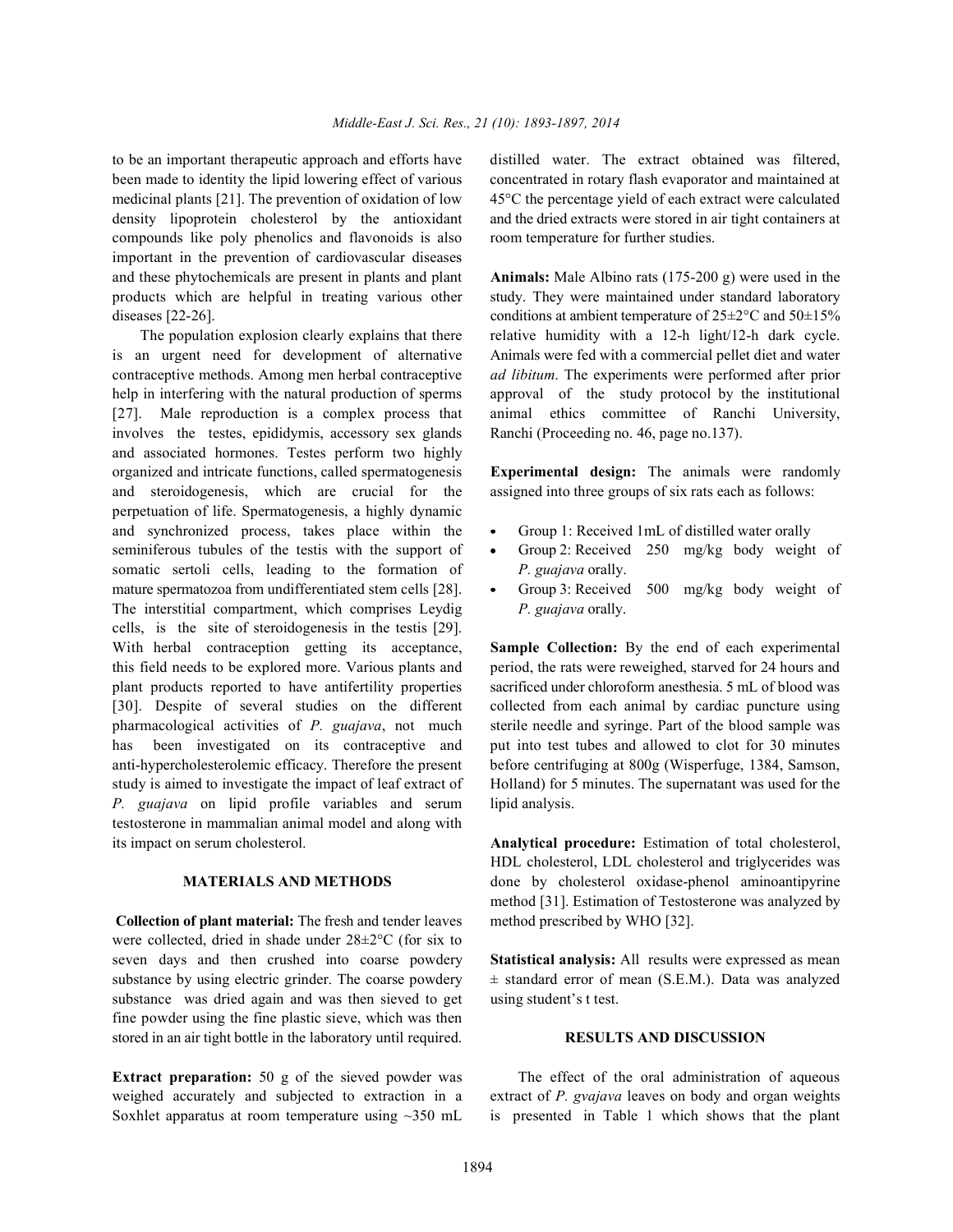Table 1: Effect of *P. guajava* leaves extract on body and organ weights of albino rats

| <u>ulullo tuto</u>    |                               |                         |                           |
|-----------------------|-------------------------------|-------------------------|---------------------------|
| Weights               | Group1                        | Group 2                 | Group 3                   |
| Body weight (g)       | $185 \pm 3.2$ <sup>a, b</sup> | $190.5 \pm 3.2^{\circ}$ | $198.5 \pm 4.5^{\circ}$   |
| Testis weight (mg)    | $1250.5 \pm 21$ <sup>a</sup>  | $1008.2 \pm 18^a$       | $980 \pm 22$ <sup>a</sup> |
| Epididymides (mg)     | $428.3 \pm 6^{\text{a}}$      | $380.2 \pm 5^{\circ}$   | $370 \pm 5^{\circ}$       |
| Seminal vesicle (mg)  | $760.1 \pm 3^{\text{a}}$      | $690 \pm 5^{\circ}$     | $678 + 7^a$               |
| Ventral prostate (mg) | $360.3 \pm 8^{\text{a}}$      | $348.2 \pm 3^a$         | $329 \pm 5^{\text{a}}$    |

values are expressed as mean  $\pm$  SEM from the experiments, n=6,  $^{a}p$  < 0.05,  $\mathrm{^{b}p}$ <0.01 relative to control

Table 2: Effect of aqueous leaf extract of *P. guajava* on lipid profile and testosterone of albino wistar rats

| Parameters                 | Group 1                       | Group 2                      | Group 3                     |
|----------------------------|-------------------------------|------------------------------|-----------------------------|
| Total Cholesterol (mg %)   | $66\pm0.05$                   | 57.1 $\pm$ 0.5 <sup>a</sup>  | $55 \pm 0.98$ <sup>a</sup>  |
| HDL cholesterol (mg %)     | $32 \pm 0.78$ <sup>a</sup>    | $30\pm0.49$ <sup>a</sup>     | $29 \pm 0.34$ <sup>a</sup>  |
| LDL cholesterol (mg $\%$ ) | $20.6 \pm 0.09$               | $20 \pm 0.09$ <sup>ns</sup>  | $20 \pm 0.95$ <sup>ns</sup> |
| Triglycerides (mg %)       | $117+2.7$                     | $113 \pm 2.3$ <sup>ns</sup>  | $69 \pm 1.67$ <sup>a</sup>  |
| Testosterone (ng/dL)       | $170.62 \pm 1.3$ <sup>a</sup> | $130.94\pm0.98$ <sup>b</sup> | $43.80 \pm 1.16^a$          |
|                            |                               |                              |                             |

values are expressed as mean  $\pm$  SEM from the experiments, n=6,  $\frac{a_p}{0.05}$ ,  $\frac{b_p}{0.1}$ ,  $\frac{b_s}{0.1}$  = non-significant relative to control

extract suggested possible role of the plant extract as a potential agent in the field of male fertility regulation. Significant weight reduction (p*<*0*.*05, p<0,01) of the reproductive organs of treated male rats clearly indicates that the drug caused structural and functional alteration in testes, epididymides, seminal vesicle and ventral prostate.

The effect of the oral administration of aqueous extract of *P. gvajava* leaves on testosterone and serum lipid variables is presented in Table 2. The extract showed no significant changes in serum total cholesterol concentration as well as serum HDL-cholesterol concentration at all doses administered when compared with control. However, the extract significantly decreased (p<0.05) serum triacylglycerol concentration at the dose 500 mg/kg body weight when compared with control and no significant changes were recorded at low dose *i.e* 250mg/ kg body weight. Similarly, the present study shows that the testosterone value reduced significantly  $(p<0.05, p<0.01)$  in comparison to the control value (170.62±1.3 ng/dL, 130.94±0.98 ng/dL and 43.80±1.16 ng/dL for control and treated groups respectively).

High blood cholesterol concentration is one of the important risk factors for cardiovascular disease [33]. Thus the reduction in serum total cholesterol concentration effected by the extract is beneficial and may reduce the risk of cardiovascular disease because agents that have the ability to lower cholesterol concentration in the blood have been reported to reduce vascular

resistance by improving endothelial function [33]. Similar alterations in lipid profiles were reported in various other plant extracts such as *Bulbine natalensis* [17], *Bougainvillea spectabilies* leaves [34] and *Fadogia agrestis* stem [35]. The results suggested that *P. guajava* extracts studied showed effect in regulating the cholesterol and triglyceride levels.

Among the plant based contraceptives, inhibition of male fertility after administration of natural substances has been related to decreased spermatozoa density [36]. Also, for male contraception, it is not necessary to stop spermatogenesis, rather to eliminate the fertilizing ability of the spermatozoa by causing changes in the morphology or in the function of the sperm [36].

*Saccharum officinarum*, *Momerdica diocia* and *Ocimum sanctum* are commonly known plants which possess antifertility activities as reported previously [37]. Raji *et al.* [38] reported that the effects of the ethanol extract of *Azadirachta indica* stem bark on body and organ weights, sperm morphology, counts and viability, serum levels of testosterone, luteinizing hormone (LH) and follicle stimulating hormone (FSH) were studied in albino rats. *Azadirachta indica* produced dose-dependent reduction in serum testosterone and LH but no change in FSH levels. In the present study the testosterone values are reducing significantly therefore the aqueous extract may have contraceptive properties. However, such deduction needs to be substantiated by other testicular parameters and histopathological studies.

### **ACKNOWLEDMENT**

The first author acknowledges the financial assistance received by SERB, New Delhi (SB/FT/LS-406/2012) under the FAST TRACK SCHEME FOR YOUNG SCIENTIST.

## **REFERENCES**

- 1. Borchers, A.T., S. Sakai, G.L. Henderson, M.R. Harkey, C.L. Keen, J.S. Stern, K. Terasawa and M.E. Gershwin, 2000. Shosaiko-to and other Kampo (Japanese herbal) medicines: a review of their immunomodulatory activities. J. Ethnopharmacol., 73: 1-13.
- 2. Kumar, A., S. Dandapat, M. Kumar and M.P. Sinha, 2013. Antipathogenic efficacy and aemolytic activity of *Calotropis procera* leaves. World Journal of Zoology, 8(4): 366-370.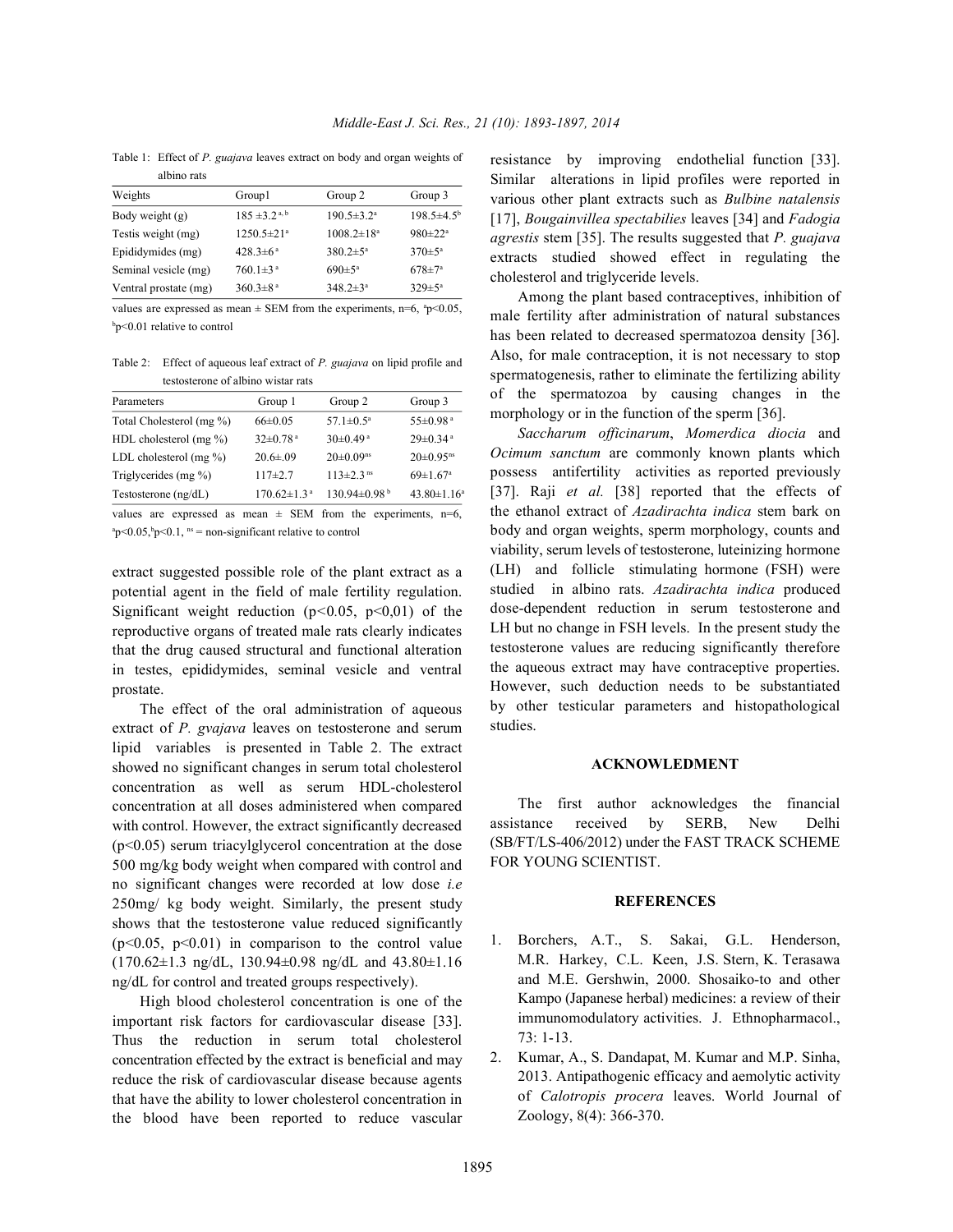- and A.S. Maisel, 1999. Increased production of antigen-specific immunoglobulins G and M following in vivo treatment with the medicinal plants *Echinacea angustifolia* and *Hydrastis canadensis*. Immunol. Lett., 68: 391-396.
- 4. Upadhyay, S., S. Dhawan, S. Garg and G.P. Talwar, 1992. Immunomodulatory effects of neem (*Azadirachta indica*) oil. Int. J. Immunopharmacol., 14: 1187-1193.
- 5. Calixto, J.B., A.R. Santos, V. Cechinel Filho and R.A. Yunes, 1998. A review of the plants of the genus Phyllanthus: their chemistry, pharmacology and therapeutic potential Med. Res. Rev., 18: 225-258.
- 6. Boyanova, L. and G. Neshev, 1999. Inhibitory effect of rose oil products on *Helicobacter pylori* growth in vitro: preliminary report. J. Med. Microbiol., 48: 705-706.
- 7. Ali, M.I., N.M. Shalaby, M.H. Elgamal and A.S. Mousa, 1999. Antifungal effects of different plant extracts and their major components of selected aloe species. Phytother. Res., 13: 401-407.
- 8. Sharma, P. and J.D. Sharma, 1998. Plants showing antiplasmodial activity from crude extracts to isolated compounds. Indian J. Malariol., 35: 57-110.
- 9. Wong, C.K., K.N. Leung, K.P. Fung and Y.M. Choy, 1994. Immunomodulatory and anti-tumour polysaccharides from medicinal plants. J. Int. Med. Res., 22: 299-312.
- 10. Pathak, R.K. and C.M. Ojha, 1993. Genetic resources of guava, Vol. I, Fruit Crops, Part 1, In; Advance in Horticulture [C]. Chadha KL, Pareek OP, Editors, Malhotra Publishing House, New Delhi, pp: 143-147.
- 11. Bailey, L.H., 1960. The standard encyclopedia of horticulture [C]. Vol. II. Macmillan Co, New York, pp: 1415.
- 12. Haida, K.S., A. Baron and K.S. Haida, 2011. Phenolic compounds and antioxidant activity of two varieties of guava and rue. Rev. Bras. Ciênc. Saúde., 28: 11-19.
- 13. Oliveira Dda, S., A.L. Lobato, S.M Ribeiro, A.M. Santana and J.B. Chaves, 2010. Carotenoids and Vitamin C during Handling and Distribution of Guava (*Psidium guajava* L.), Mango (*Mangifera indica* L.) and Papaya (*Carica papaya* L.) at Commercial Restaurants. J. Agric. Food Chem., 58: 6166-6172.
- 14. Ordóñez-Santos, L.E. and A. Vázquez-Riascos, 2010. Effect of processing and storage time on the vitamin C and lycopene contents of nectar of pink guava (*Psidium guajava* L). Arch. Latinoam Nutr., 60: 280-284.
- 3. Rehman, J., J.M. Dillow, S.M. Carter, J. Chou, B.B. Le 15. Lorenz, M., M. Fechner, J. Kalkowski, K. Fröhlich and A. Trautmann, 2012. Effects of Lycopene on the Initial State of Atherosclerosis in New Zealand White (NZW) Rabbits. PLoS One, 7: e30808
	- 16. Sesso, H.D., L. Wang, P.M. Ridker and J.E. Buring, 2012. Tomato-based food products are related to clinically modest improvements in selected coronary biomarkers in women. J. Nutr., 142: 326-333.
	- 17. James, D.B., O.A. Kadejo, C. Nwochiri and C.D. Luca, 2013. Determination of Phytochemical Constituents of the Aqueous Extracts of the Leaves, Stem Bark and Root Bark of *Vitex doniana* and its Effects on Lipid Profile of Albino Rats. British Journal of Pharmacology and Toxicology, 4(6): 210-214.
	- 18. Yakubu, M.T. and A.J. Afolayan, 2009. Effect of aqueous extract of Bulbine natalensis Baker on haematological and serum lipid profile of male wistar rats. Ind. J. Expt. Sci., 47: 283-288.
	- 19. Gabriel, O., N. Harrision, O. Okey and A. Ukoha, 2008. Changes in Lipid and Haematological profile Of Aqueous Ethanolic Extract of *Alstonia boonei* In Rats. The Internet J. Hematol., 4(1): 1-8. DOI: 10.5580/2877.
	- 20. William, C., M.D. Cromwell, D. James and O. Otvos, 2004. Low density lipoprotein particle number and risk for cardiovascular disease. Curr. Aetheroscle. Rep., 6: 381-387.
	- 21. Onat, A., G.S. Arci, M.M. Barlan, H. Uyarel, Uzunlan and V. Sansoy, 2004. Measures of abdominal obesity assessed for visceral adiposity and relation to coronary risk. J. Obesity Related Metab. Disord., 28: 1018-1025.
	- 22. Choudhury, S., L. Sharan and M.P. Sinha, 2012. Phytochemical and Antimicrobial Screening of *Psidium guajava* L. leaf Extracts against Clinically Important Gastrointestinal Pathogens. J. Natural Prod. Plant Resour., 2(4): 524-529
	- 23. Choudhury, S., L. Sharan and M.P. Sinha, 2012. Antibacterial efficacy and phytochemistry of methanolic leaf extracts of *Mangifera indica* Linn. The Ecoscan; special issue, 1: 419-423.
	- 24. Choudhury, S., L. Sharan and M.P. Sinha, 2013. Pharmacological Efficacy of Some Medicinal Plants used for Treatment of Gastrointestinal diseases. Proceedings of National Seminar on Ecology, Environment and Development, 25-27 January, The Ecoscan. Special issue, 3: 111-116.
	- 25. Choudhury, S., L. Sharan and M.P. Sinha, 2013. Phytochemical and antimicrobial standardization of the methanolic leaf extracts on Murraya koenigii Linn. Archives des Sciences, 66(3): 67-80.